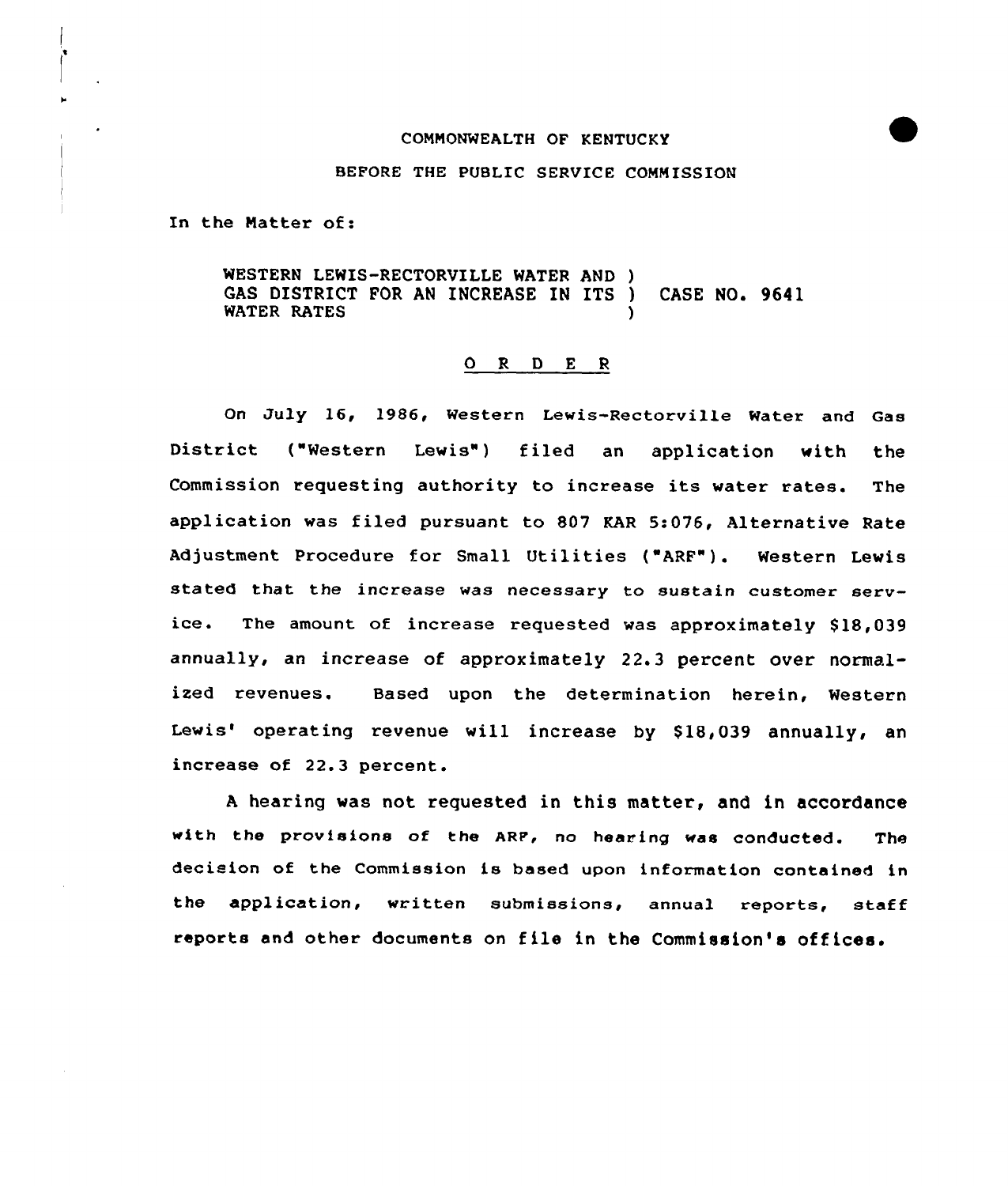## **COMMENTARY**

Western Lewis is <sup>a</sup> non-profit water district serving approximately 680 residential customers in Nason and Lewis counties of Kentucky.

# TEST PERIOD

Western Lewis has proposed and the Commission has accepted the 12-month period ending December 31, 1985, as the test period for determining the reasonableness of the proposed rates. In using the historic test period, the Commission has given full consideration to appropriate known and measurable changes found reasonable.

### Staff Audit Report Adjustments

Xn the course of its investigation in this case, the Commission staff performed <sup>a</sup> limited audit to verify reported test year expenses and determined that accounting or classification changes might be appropriate. The Commission's objective was to substantially reduce the need for written data requests, thus reducing the expense to Western Lewis. The staff audit report of Western Lewis' financial operations for the calendar year 1985 was filed as a part of the record in this case.

The Commission hereby adopts the findings of that report to be used for rate-making purposes herein. Western Lewis f iled no comments regarding the audit report.

The Commission has made additional adjustments to the test year, as determined in the audit report, based upon the following findings to reflect more normal and current operating conditions:

 $-2-$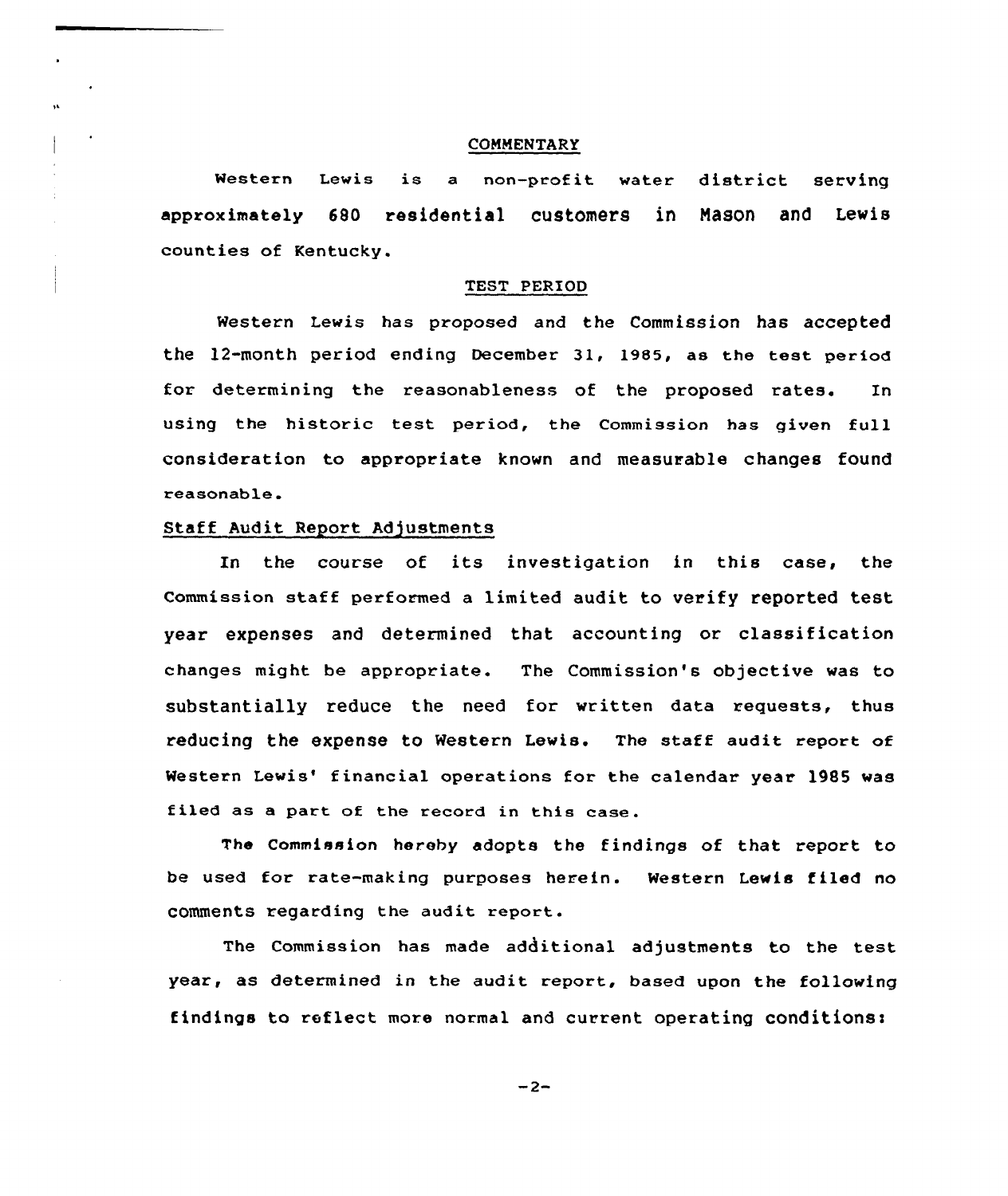## Naintenance of Treatment Plant

Western Lewis proposed a  $$5,923$  annual adjustment to maintenance of treatment plant based on a 3-year amortization of approximately \$17,770 of pump replacement costs. The Commission is of the opinion that depreciation expense is the proper method to recover such capital expenditures. Therefore, capital recovery and the time period for recovery will be discussed under depreciation expense.

### Depreciation Expense

The staff audited depreciation expense was approximately \$ 14,443. As discussed earlier, the Commission feels that capital expenditures are best recovered through depreciation expense. Western Lewis proposed capital recovery of  $$17,770$  of pump replacement costs over a 3-year period. The Commission feels that a 10-year period of capital recovery is reasonable. Therefore, the Commission has increased Western Lewis' depreciation expense by  $$1,777$  to  $$16,220$  annually for rate-making purposes.

After consideration of the aforementioned adjustments, the Commission finds Western Lewis' adjusted operating results to be as follows:

|                                          | Test Year<br>Per Audit | Adjustments    | Test Year<br>Adjusted |
|------------------------------------------|------------------------|----------------|-----------------------|
| Operating Revenues<br>Operating Expenses | \$80,999<br>70,672     | $-0-$<br>5,044 | \$80,999<br>75,716    |
| OPERATING INCOME                         | \$10,327               | \$<5,044>      | \$5,283               |

 $-3-$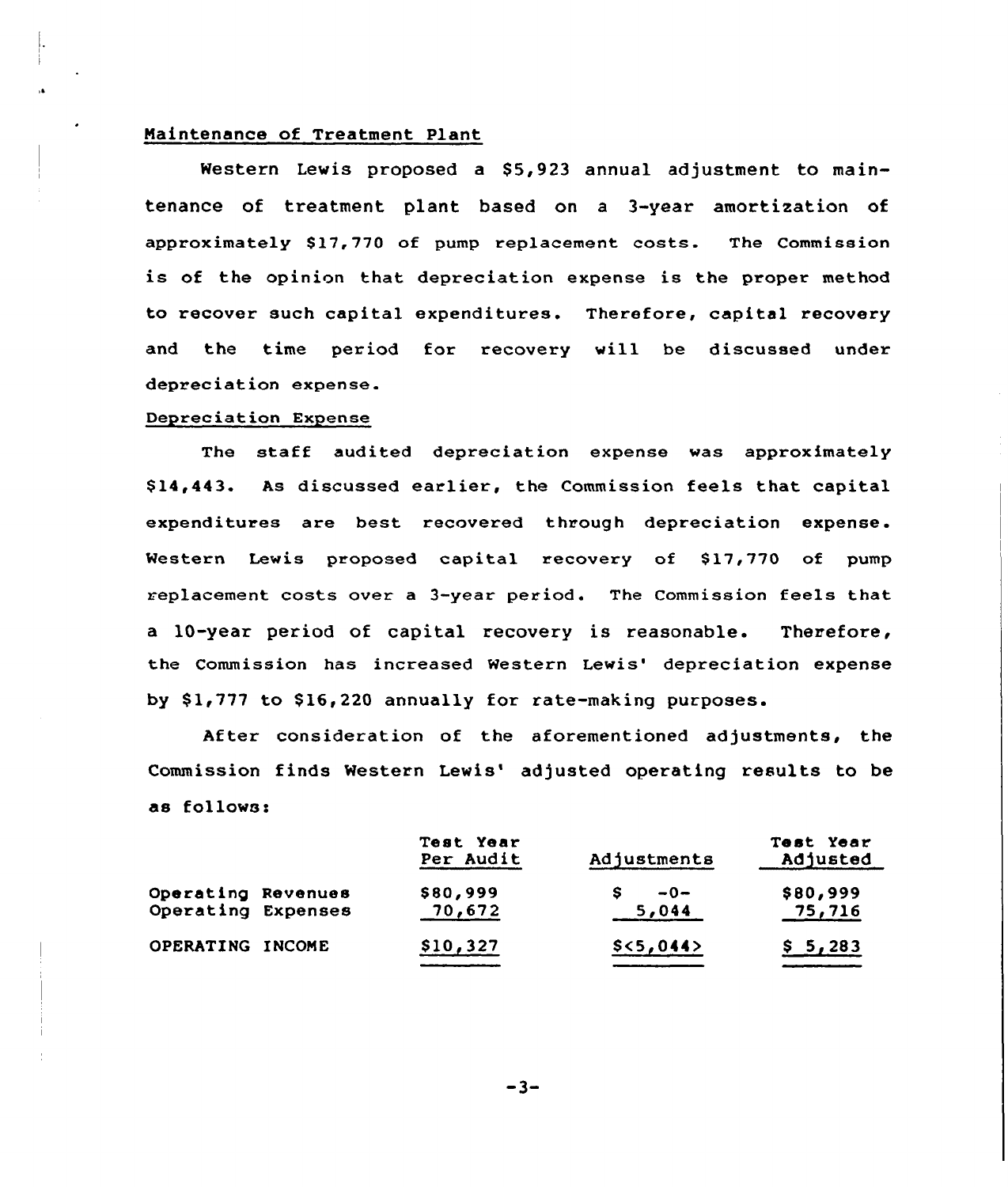#### REVENUE REQUIREMENTS

Western Lewis' total debt service over the next 5 years is approximately \$115,920 for an average annual debt service requirement of \$23,184. Western Lewis' operating income only provides a .228 debt service coverage. An annual increase in Western revenues of \$18,039 should produce oper<mark>ating income of</mark> \$ 23,322 which should provide an adequate cash flow to service Western Lewis' debt obligations and provide a reasonable cash flow to continue Western Lewis' operations.

#### RATE DESIGN

Western Lewis' present rate structure is a declining block schedule which consists of six steps with the first step being <sup>a</sup> minimum usage allowance. The present rate structure along with the respective proposed rates shows little disparity which has made Western Lewis' rates a candidate for rate simplification. In response to an information request Western Lewis stated that it has no objections to reducing the number of steps in the rate structure.

After reviewing Western Lewis' present and proposed rates and its customers' usage patterns it was determined that the second and third, and fourth and fifth usage increments should be combined. The usage patterns shown in the billing analysis support combining the aforementioned steps. This reduction in the number of rate steps will additionally allow for. <sup>a</sup> moro eouitahle distribution of costs among Western Lewis' customers and is in the best interest of the customers and the company.

 $-4-$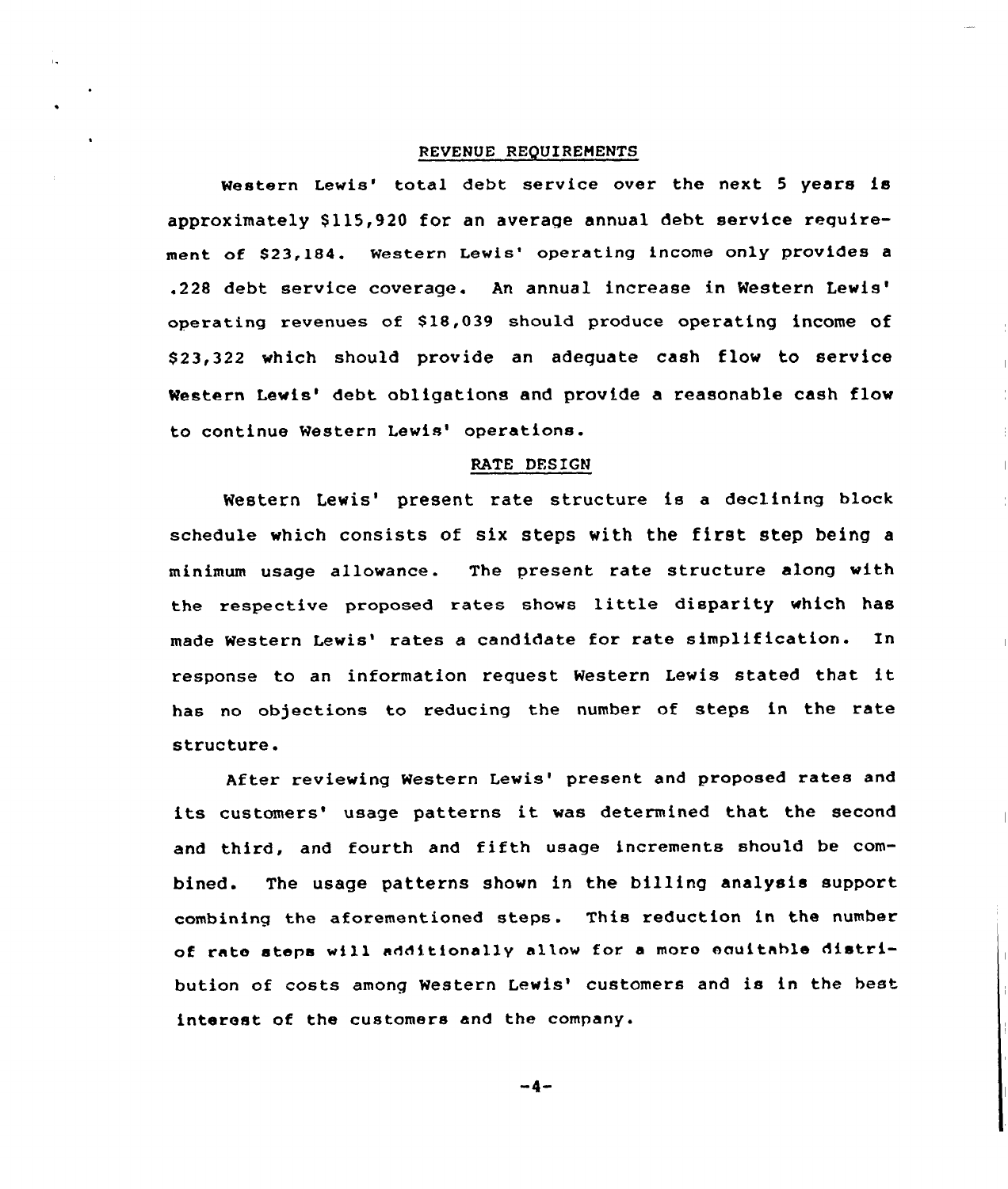#### OTHER CHARGES

Western Lewis provided cost justification to increase its connection fee for a 5/8 inch connection from \$345 to \$410. After reviewing the cost justification provided the Commission is of the opinion that the proposed increase should be approved.

#### SUMMARY

The Commission, after consideration of 'the evidence of record and being advised, is of the opinion and finds that:

1. The revenues proposed by Western Lewis are fair, just and reasonable in that they do not produce excessive profits.

2. The rates in Appendix <sup>A</sup> will produce the fair, just and reasonable revenues proposed by Western Lewis.

3. Western Lewis' proposed increase in its 5/8 inch connection fee should be approved.

IT IS THEREFORE ORDERED that:

l. The rates in Appendix <sup>A</sup> are approved for service rendered on and after the date of this Order.

2. The proposed increase in Western Lewis' 5/8 inch connection fee be and hereby is approved.

3. Within 30 days from the date of this Order, Western Lewis shall file with this Commission its revised tariff sheets setting out the rates approved herein.

 $-5-$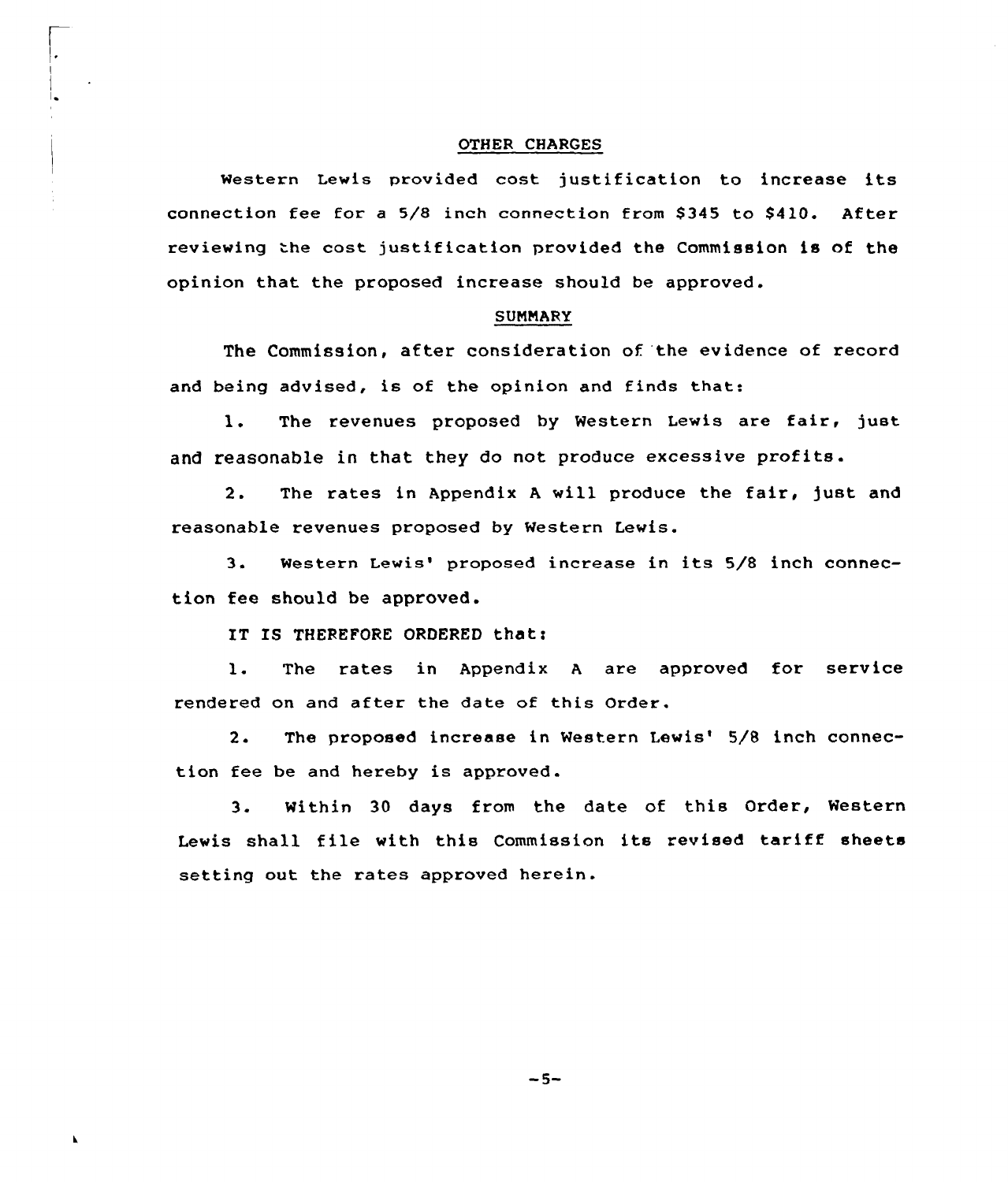Done at Frankfort, Kentucky, this 4th day of February, 1987.

PUBLIC SERVICE CONNISSION

Culal D. Henry ŗ,  $\bullet$ Vice Chairman

Main Carpenter oner

ATTEST:

 $\mathcal{A}^{\mathcal{A}}$  and  $\mathcal{A}^{\mathcal{A}}$  are  $\mathcal{A}^{\mathcal{A}}$  . In the  $\mathcal{A}^{\mathcal{A}}$ 

 $\bullet$ 

Executive Director